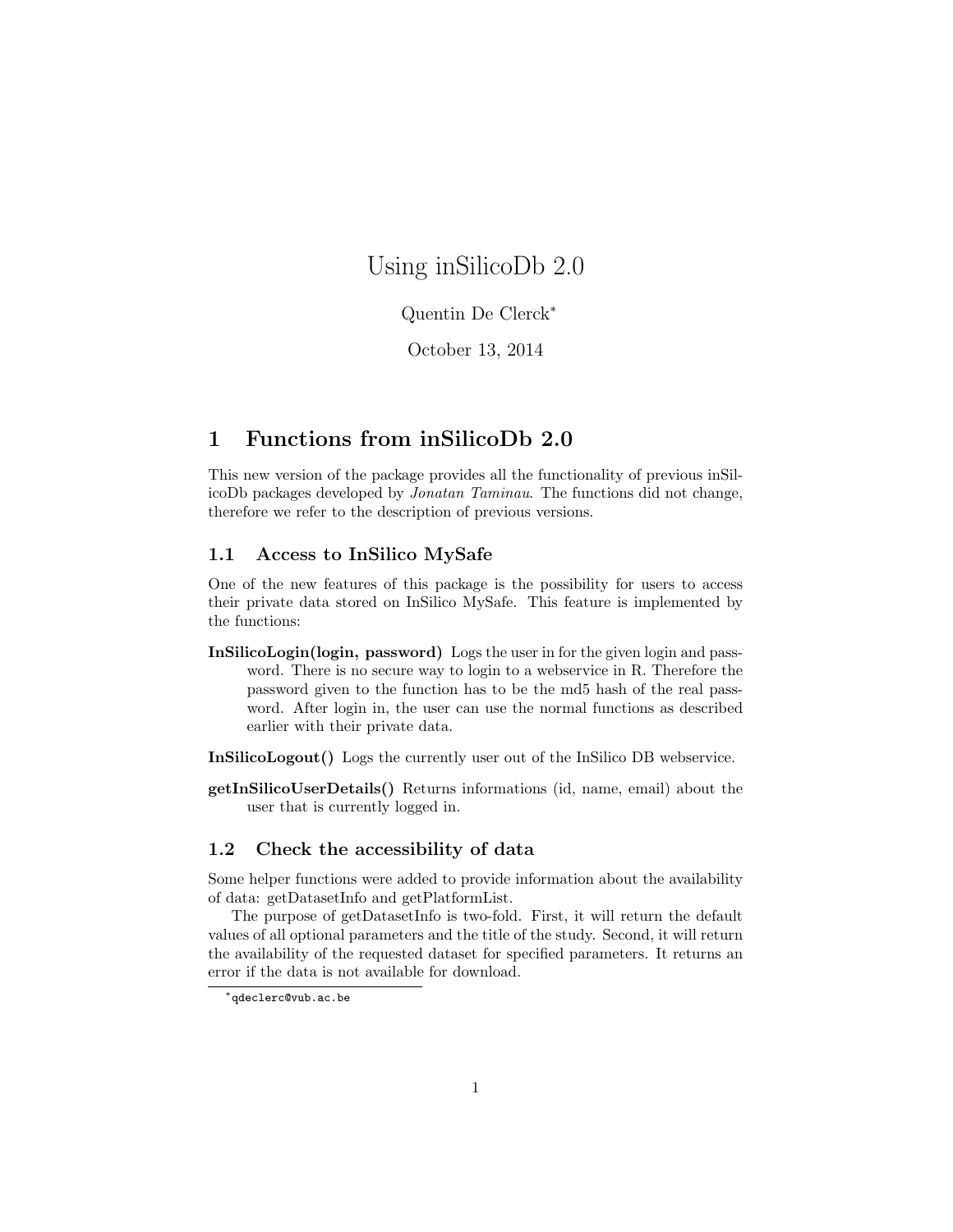```
> library("inSilicoDb");
> eset = getDatasetInfo("GSE781", "GPL96");
> print(eset);
$dataset
[1] "GSE781"
$platform
[1] "GPL96"
$format
[1] "CURESET"
$features
[1] "PROBE"
$norm
[1] "ORIGINAL"
$curation
[1] 4864
$type
[1] "RNA"
$title
[1] "Normal and Renal Cell Carcinoma Kidney Tissue, Human"
$state
[1] "finished"
$path
[1] "GSE781GPL96_RNA_ORIGINALPROBE_4864.RData"
> ## We check the availability of following normalizations for series GSE781 on platform GPL
> norms = c("FRMA", "ORIGINAL")
> output = sapply(norms, function(n) {
+ tryCatch({
+ eset <- getDatasetInfo("GSE781", "GPL97", norm = n);
+ eset$norm;
+ }, error = function(e) {
+ "Unavailable"
+ \qquad \qquad }); <br>+ \qquad \qquad });
         );
> print(output);
        FRMA ORIGINAL
```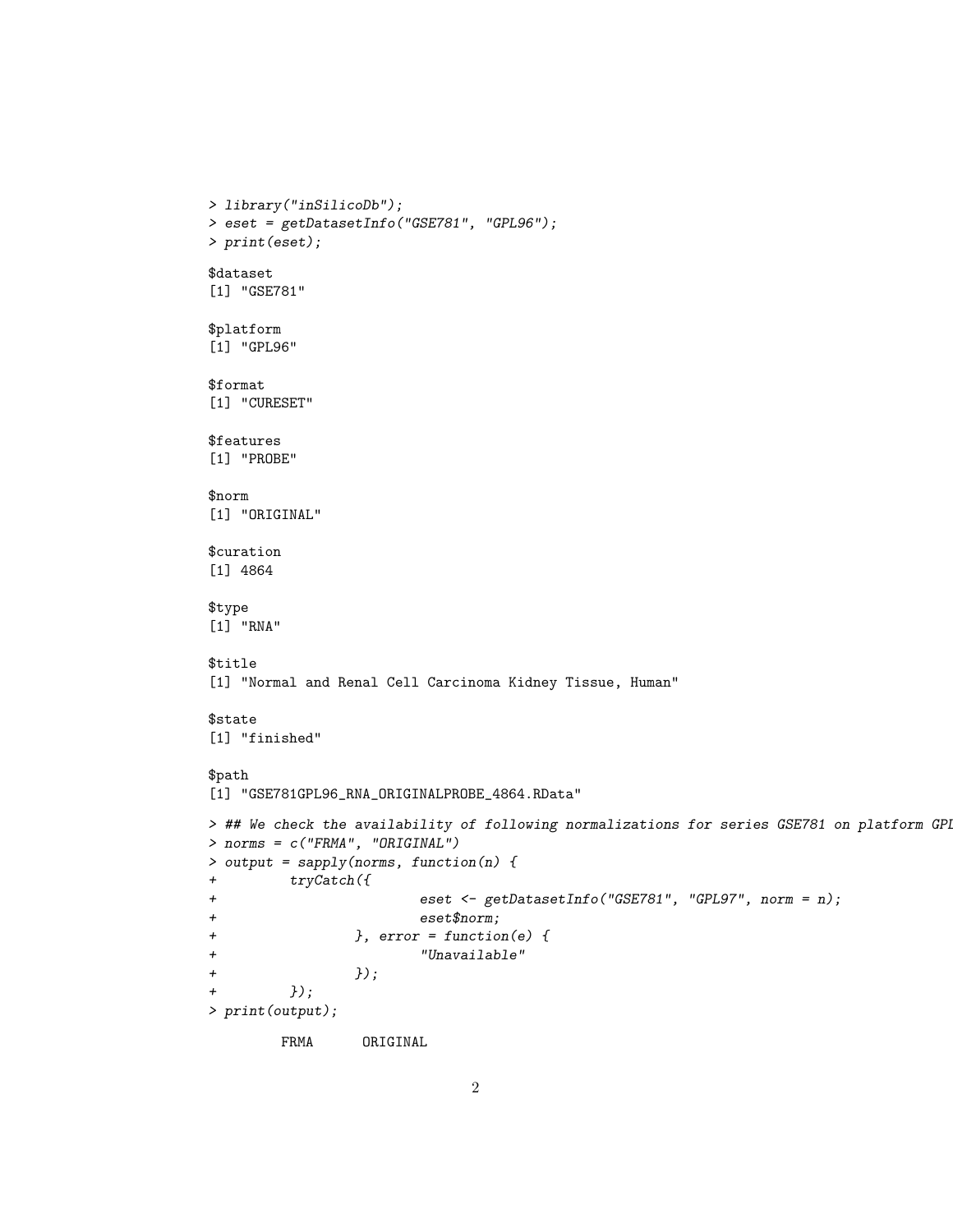"Unavailable" "ORIGINAL"

>

> # We can thus conclude that the series GSE781 on platform GPL97 does not support FRMA

The getPlatformList function returns all the platforms supported by the package. It is also possible to query the availability of the normalizations using this function.

```
> platforms = getPlatformList();
> print(platforms);
[1] "GPL96" "GPL570" "GPL571" "GPL3921" "GPL4685" "GPL97"
[7] "GPL1355" "GPL1261" "GPL8321" "GPL91" "GPL8300" "GPL85"
[13] "GPL6947" "GPL10558"
> FRMAplatforms = getPlatformList(norm = "FRMA");
> print(FRMAplatforms);
[1] "GPL96" "GPL570" "GPL3921" "GPL1261" "GPL8321"
>
```
#### 1.3 Curated Data

What changed in the functionality with respect to previous package is the better integration of the curated data. The user can now decide if he wants curated data or not by specifying the format.There are two possible formats: ESET and CURESET. By default the format is CURESET, this means with curated data. It is also possible to specify the curation wanted for the requested expression set.

```
> # without curated data
> eset = getDataset("GSE4635", "GPL96", format = "ESET");
> # with curated data
> cureset = getDataset("GSE4635", "GPL96", format = "CURESET", curation = 9016);
> print(phenoData(eset));
An object of class 'AnnotatedDataFrame': none
> print(phenoData(cureset));
An object of class 'AnnotatedDataFrame'
 Measurements: GSM15729 GSM104072 ... GSM104082 (8 total)
 varLabels: characteristics source_name title description
  varMetadata: labelDescription
```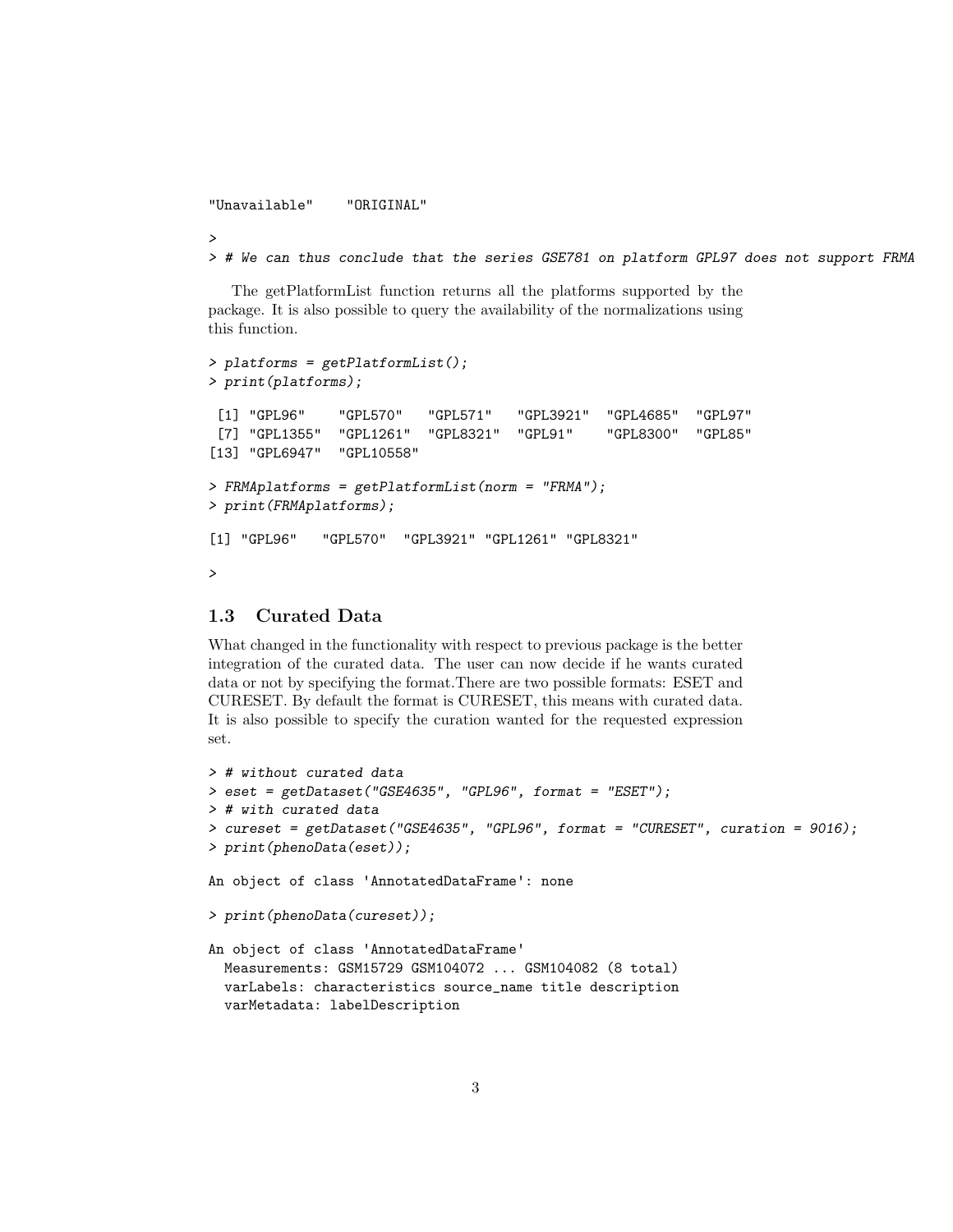It is possible to get information about the default curation (id, time, curator) of a particular dataset by calling the getDefaultCuration function. Using the getCurationInfo function returns a complete overview of all the possible curations in more details.

```
> default = getDefaultCuration("GSE4635");
> print(default);
$version
[1] 4
$date
$date$date
[1] "2011-12-13 15:31:44"
$date$timezone_type
[1] 3
$date$timezone
[1] "Europe/Brussels"
$versiontoshow
[1] TRUE
$updateversion
[1] 0
$private
[1] FALSE
$id
[1] 14926
> getCurationInfo("GSE4635");
>
```
# 2 SCAN and UPC normalizations

Two normalizations were added in to the package. It is now possible to request data in Single Channel Array Normalization (SCAN) [1] or Universal exPression Codes (UPC) [2]. SCAN is a possible alternative to fRMA and UPC outputs the probabilities of the probes/genes being expressed.

```
> scan = getDataset("GSE7670", "GPL96", norm = "SCAN", features = "gene");
> # example of values in SCAN normalization
> print(exprs(scan)[1:10, 1:5]);
```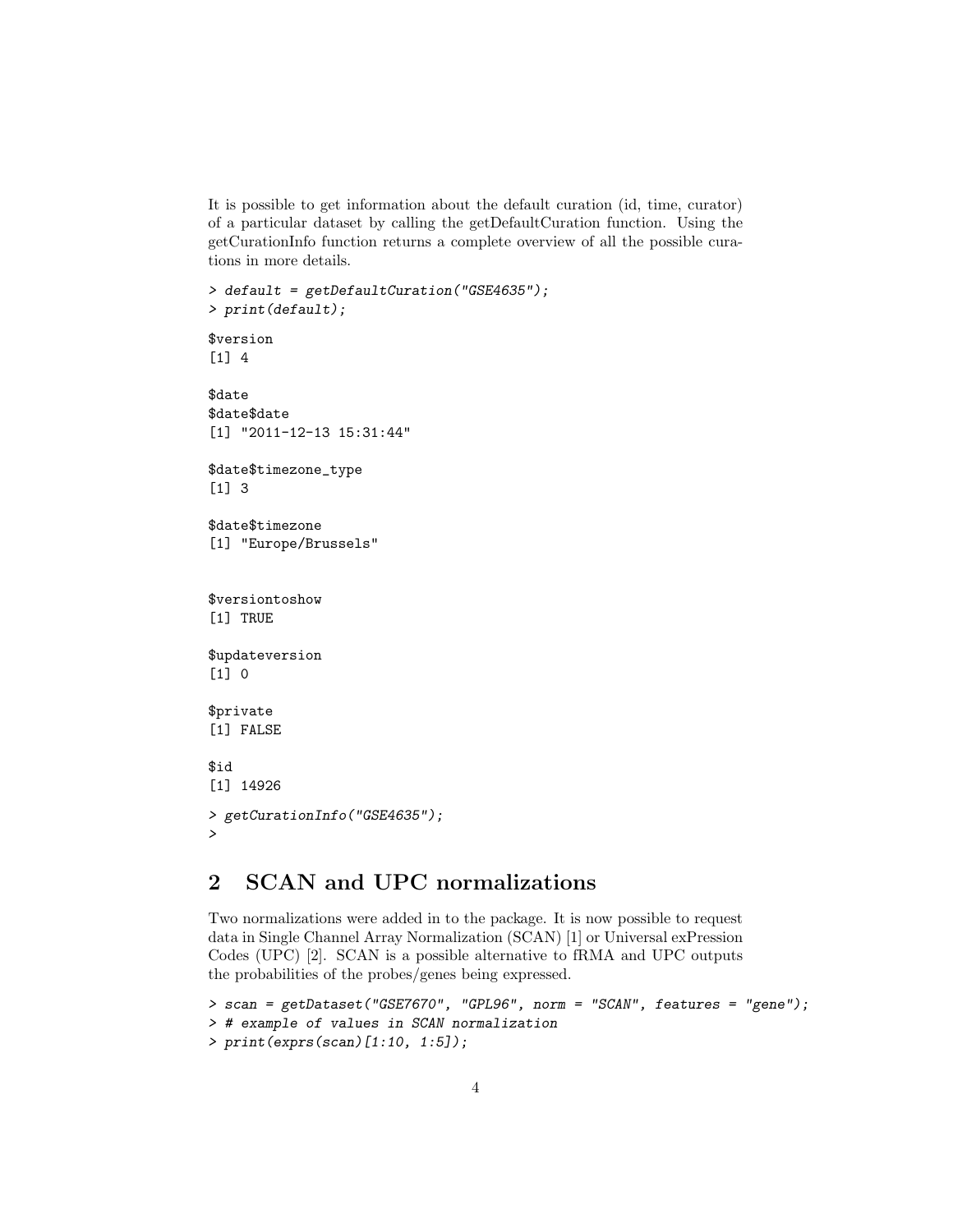```
GSM185811 GSM185812 GSM185813 GSM185814 GSM185815
A1CF -0.07358740 -0.18544195 -0.14047652 -0.047070543 -0.088030791
A2M 3.97302974 3.61329254 3.64422315 3.175149736 3.706938979
A4GALT -0.10135320 -0.21700383 0.01020519 0.004723602 -0.016453412
A4GNT -0.04818053 -0.15516792 -0.09574640 -0.269577022 -0.163187218
AAAS 0.09985320 0.30364570 0.35217938 0.412674982 0.328749496
AACS 0.63019153 0.58221175 0.68837054 0.741976053 0.567470020
AADAC 0.54634280 0.11523122 0.23631537 -0.004144228 0.538300953
AAGAB 0.25438358 0.21286124 0.32846200 0.208153623 0.257049573
AAK1 0.02925236 -0.07714403 0.03666870 0.015383268 0.007400342
AAMDC 0.60971253 0.29819718 0.49897349 0.184285389 0.444644551
> upc = getDataset("GSE7670", "GPL96", norm = "UPC", features = "gene");
> # example of values in UPC normalization
> print(exprs(upc)[1:10, 1:5]);
```
GSM185811 GSM185812 GSM185813 GSM185814 GSM185815 A1CF 0.1183139 0.1845234 0.1524398 0.1650277 0.1845427 A2M 1.0000000 0.9999992 0.9999998 0.9999457 0.9999992 A4GALT 0.1793962 0.2949422 0.2462565 0.2523410 0.2886827 A4GNT 0.1366046 0.1930220 0.1657855 0.1511891 0.1673226 AAAS 0.1776354 0.3203118 0.3013181 0.3090771 0.3311024 AACS 0.4499921 0.4819660 0.5188891 0.5352447 0.4537821 AADAC 0.4366569 0.2723663 0.2637057 0.2283474 0.4615755 AAGAB 0.2527874 0.3033108 0.3328276 0.2600266 0.3489565 AAK1 0.1946161 0.2618943 0.2271103 0.2213410 0.2517015 AAMDC 0.5293728 0.3974310 0.5079837 0.3230887 0.4973651

# 3 Session Info

```
> sessionInfo()
R version 3.1.1 Patched (2014-09-25 r66681)
Platform: x86_64-unknown-linux-gnu (64-bit)
locale:
 [1] LC_CTYPE=en_US.UTF-8 LC_NUMERIC=C
 [3] LC_TIME=en_US.UTF-8 LC_COLLATE=C
 [5] LC_MONETARY=en_US.UTF-8 LC_MESSAGES=en_US.UTF-8
 [7] LC_PAPER=en_US.UTF-8 LC_NAME=C
 [9] LC_ADDRESS=C LC_TELEPHONE=C
[11] LC_MEASUREMENT=en_US.UTF-8 LC_IDENTIFICATION=C
attached base packages:
[1] parallel stats graphics grDevices utils datasets methods
[8] base
```